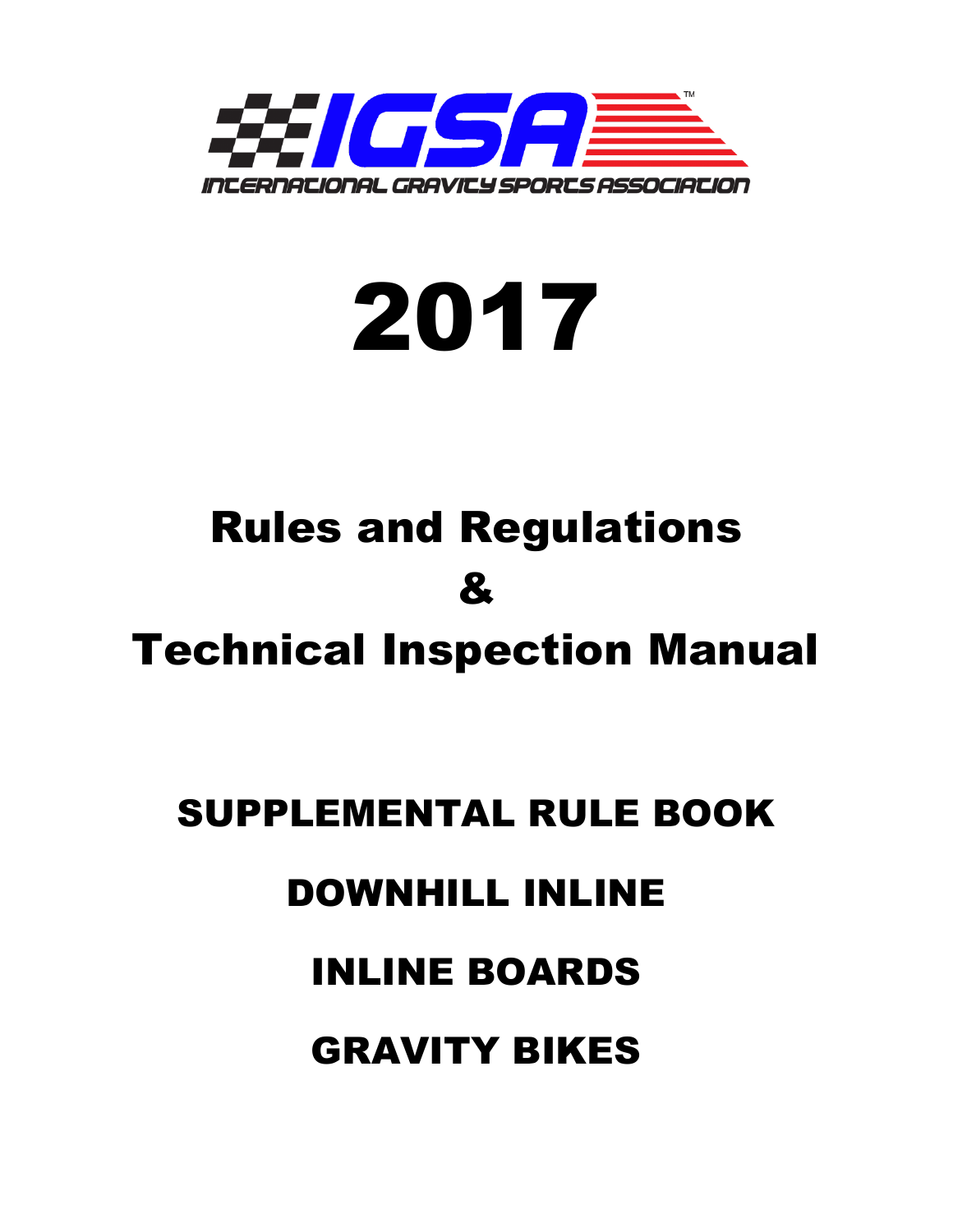**I. INTRODUCTION**

#### **II. OFFICIAL RULE BOOK**

**III. ELIGIBILITY**

#### **IV. SAFETY EQUIPMENT**

- **A. PROTECTIVE EQUIPMENT REQUIREMENTS**
- **B. DOWNHILL INLINE PROTECTIVE EQUIPMENT**
	- **1. HELMETS**
	- **2. LEATHERS**
	- **3. SPEEDSUITS**
	- **4. GLOVES**
	- **5. ELBOW AND KNEE PADS**

#### **C. INLINE BOARD PROTECTIVE EQUIPMENT**

- **1. HELMETS**
- **2. LEATHERS**
- **3. SPEEDSUITS**
- **4. GLOVES**
- **5. FOOTWEAR**
- **6. ELBOW AND KNEE PADS**

#### **D. GRAVITY BIKE PROTECTIVE EQUIPMENT**

- **1. HELMETS**
- **2. LEATHERS**
- **3. SPEEDSUITS**
- **4. GLOVES**
- **5. FOOTWEAR**
- **6. ELBOW AND KNEE PADS**

#### **V. DOWNHILL INLINE SPECIFICATIONS**

- **A. SKATES**
- **B. FAIRINGS**
- **C. NUMBER AREA**
- **D. NUMBERS**
- **E. NUMBERS USAGE**

#### **VI. INLINE BOARD SPECIFICATIONS**

- **A. FRAME**
- **B. WEIGHT**
- **C. LENGTH**
- **D. FAIRINGS**
- **E. BRAKES**
- **F. WHEELS**
- **G. TIRES**
- **H. NUMBER AREA**
- **I. NUMBERS**
- **J. NUMBERS USAGE**
- **K. BALLAST**

#### **VII. GRAVITY BIKE SPECIFICATIONS**

- **A. FRAME**
- **B. WEIGHT**
- **C. LENGTH**
- **D. FAIRINGS**
	- **1. Front 2. Rear**
	-
- **E. FRONT END**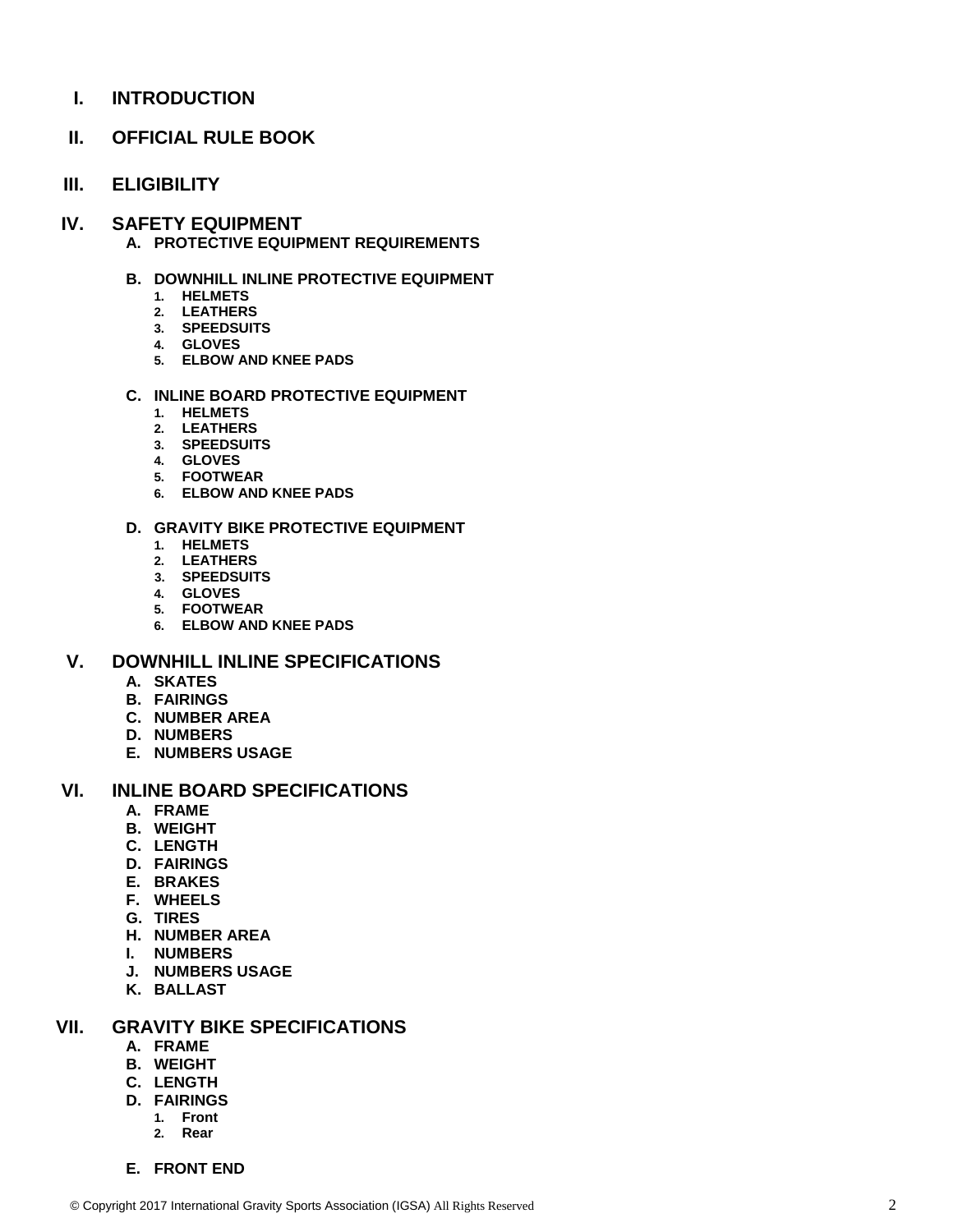- **F. BRAKES**
- **G. WHEELS**
- **H. TIRES**
- **I. FOOT PEGS/KNEELER BOARDS**
- **J. HANDLEBARS**
- **K. SEAT**
- **L. NUMBER AREA**
- **M. NUMBERS**
- **N. NUMBERS USAGE**
- **O. BALLAST**

#### **VIII. FAIRING GRAVITY BIKE SPECIFICATIONS**

- **A. FRAME**
- **B. WEIGHT**
- **C. LENGTH**
- **D. FAIRINGS**
- **E. TAIL PIECE**
- **F. BRAKES**
- **G. WHEELS**
- **H. TIRES**
- **I. FOOT PEGS/KNEELER BOARDS**
- **J. HANDLEBARS**
- **K. SEAT**
- **L. NUMBER AREA**
- **M. NUMBERS**
- **N. NUMBERS USAGE**
- **O. BALLAST**

#### **IX. RACING PROCEDURES**

- **A. COMPETITORS START POSTION**
	- **1. DOWNHILL INLINE**
	- **2. INLINE BOARD & GRAVITY BIKES**

#### **X. DRAWINGS**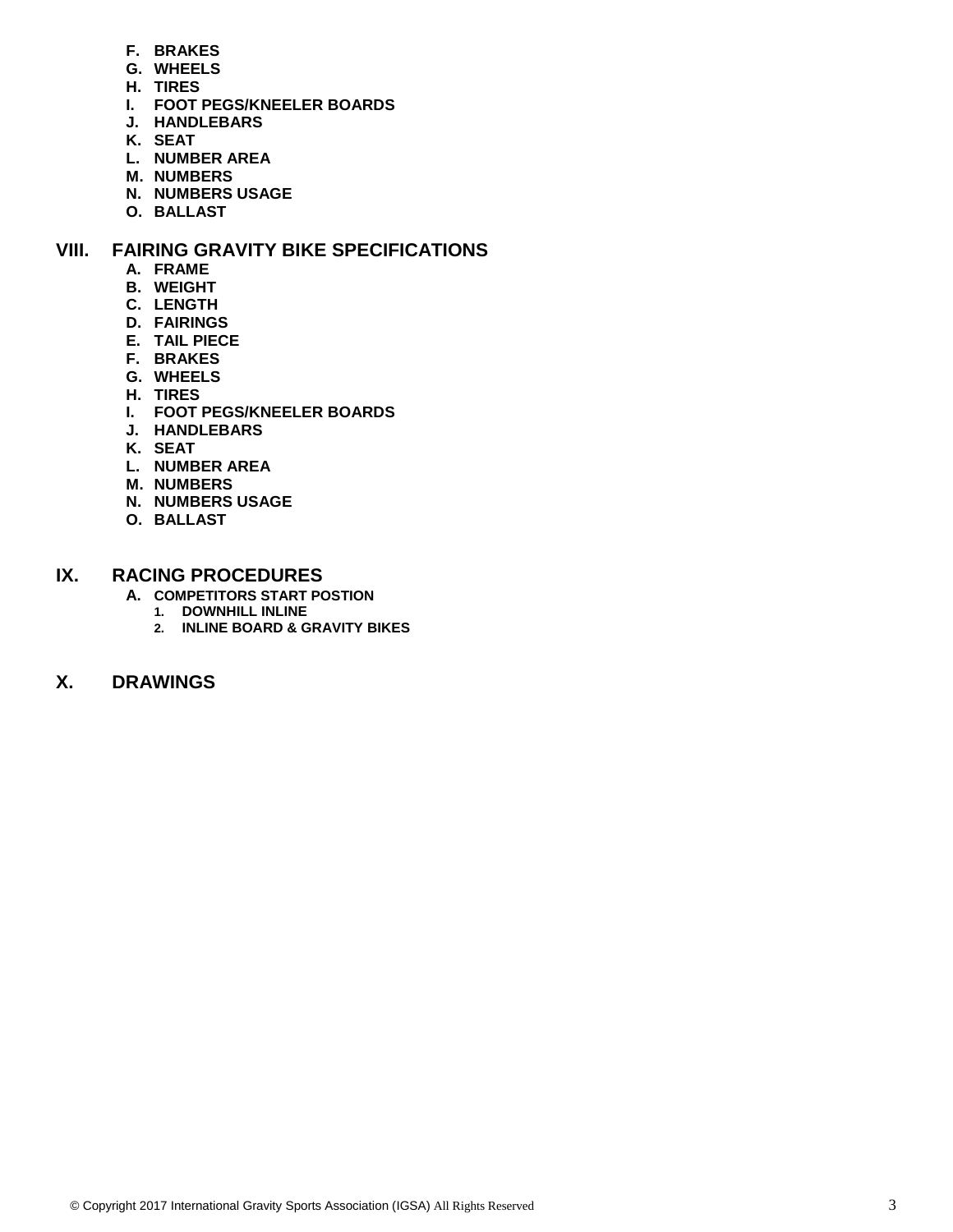#### **IGSA Supplemental Rule Book 2017 – Gravity Bikes, Inline Boards, Downhill Inline**

PUBLISHED JUNE 1, 2017 BY THE IGSA RULES SUBCOMMITTEE.

The Rules and Regulations & Technical Inspection Manual have been established by the IGSA since its inception for the organization, conduct, and judging of our sport. The rules are reviewed every year by the IGSA Rules Subcommittee. In translation and interpreting these rules, it is understood that the words "shall", "should", "will", and "must" are mandatory, and the words "can" and "may" are permissive.

#### **I. INTRODUCTION**

The supplemental rule book for other sports allows for user friendly use. All pertinent information to the gravity sports offered by IGSA in the main rulebook is in effect for this supplemental rulebook. This part of the rulebook is geared to the specifications and safety gear of the other sports.

#### **II. OFFICIAL RULE BOOK**

The official version of the Rulebook is the one available from the IGSA website. All changes between the printed Rulebook and the website rulebook will be highlighted. It is the responsibility of the organizing IGSA Rules Subcommittee to ensure these changes are distributed at the Riders' meetings of all IGSA events and posted on the official IGSA website.

#### **III. ELIGIBILITY**

- **A. OFFICIAL ENTRY:** The competitor, not the equipment is the official entry in an IGSA sanctioned event and there shall be no substitution of the competitor. The competitor must be present and complete the pre-race technical inspection with all equipment necessary to substantiate legal entry. This includes all protective equipment. All equipment must be presented and must pass pre-race technical inspection. At no point, will any competitor or racing equipment be allowed to compete that has not passed pre-race technical inspection.
- **B. PRE-RACE TECHNICAL INSPECTION:** All racing equipment shall be submitted to a pre-race technical inspection to ensure compliance of the IGSA Rules and Regulations.
	- **1.** Pre-race technical inspection shall consist of:
		- **a.** Visual inspection for legal and safe appearance of the race equipment and its parts.
		- **b.** Visual inspection of personal safety equipment.
		- **c.** Measurement of the width, length, wheels, weight and other applicable specifications.
	- **2.** It is NOT the technical inspector's responsibility to identify or correct problems that may affect the performance of otherwise legal equipment.
	- **3.** It is the competitor's responsibility to ensure that the equipment is ready, legal, and safe for competition.
	- **4.** If there are any equipment legality questions they should be raised to the Technical Inspector prior to submitting the equipment for inspection.
	- **5.** Equipment failing technical inspection must be corrected by its owner/competitor, be resubmitted to and pass technical inspection before being accepted into the race field.
	- **6.** Any equipment changes made after passing Technical Inspection must conform to all IGSA rules and regulations. Using equipment that does not conform to IGSA regulations is grounds for immediate disqualification.
	- **7.** Passing technical inspection does not deem equipment to be safe or free from defects.
- **C. EVENT ELIGIBILITY:** The number of entries may be limited at some events. World Ranking points must be used at least partially, to determine eligibility. The remainder will be determined at the promoter's option.
- **D. MINIMUM AGE REQUIREMENTS: Competitor's age for the season is determined as of January 1st of the current year.** The minimum age to compete in the open categories of an IGSA sanctioned event is 14 years old. Minimum age exceptions can be made at the promoter's option. Competitors must be at least 8 years of age. A competitor can compete in an open class and a junior II class at the same event. **A parent or legal guardian must sign a release waiver for all competitors who are under 18. If the parent or legal guardian is unable to sign the release wavier at the event, then the form must be notarized and brought to the event.**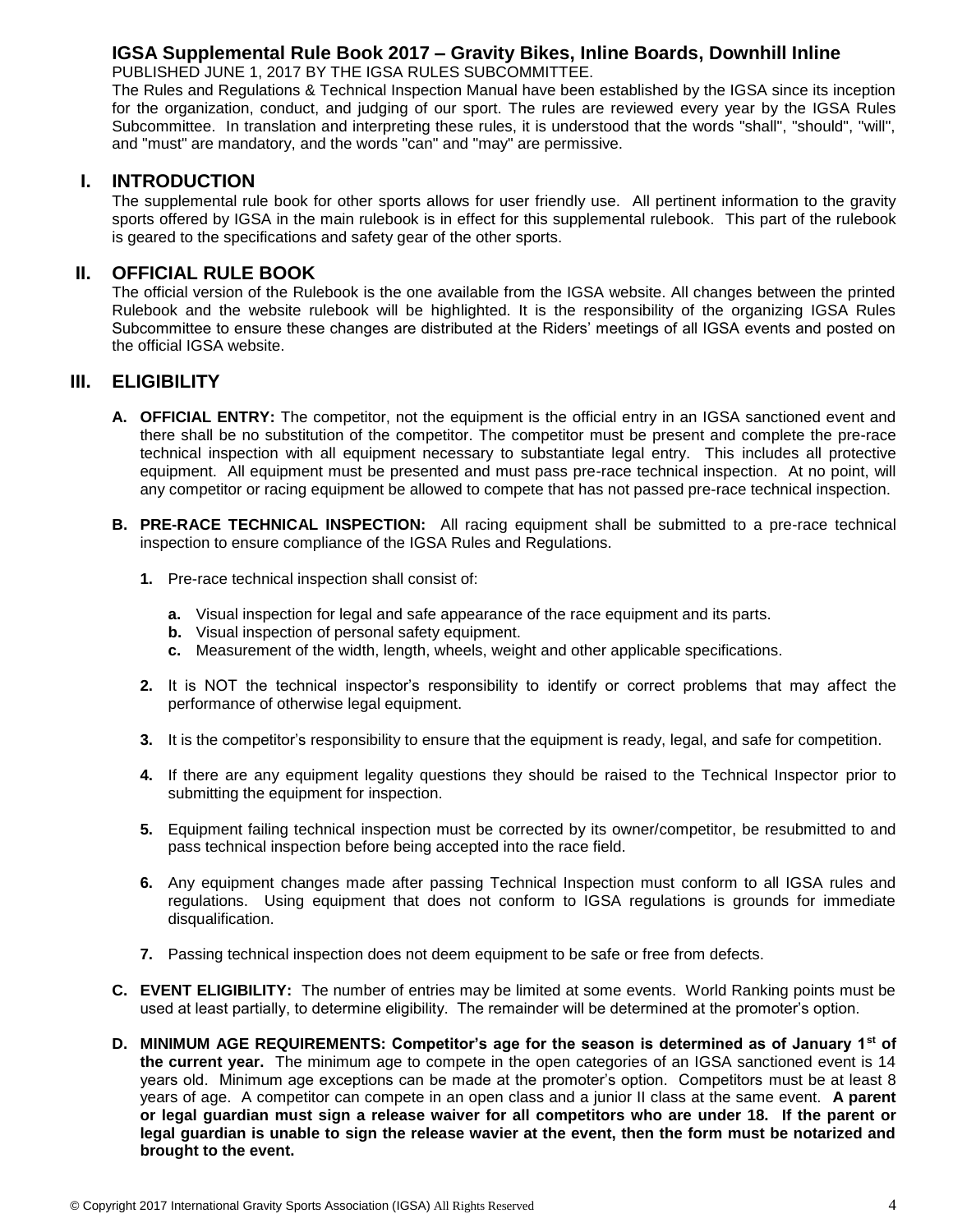#### **IV. SAFETY EQUIPMENT**

**A. PROTECTIVE EQUIPMENT REQUIREMENTS:** All required protective equipment must be used in all practice, qualifying and race runs of an IGSA sanctioned event. **NO EXCEPTIONS**

#### **B. DOWNHILL INLINE PROTECTIVE EQUIPMENT**

- **1. HELMETS:** Hard shell is required. Helmets must be full-face design with a shatterproof shield or goggles. The helmet must be worn to the manufactures recommendations. Helmet strap must be worn tight and secure as designed. NO EXCEPTIONS! No snap on chin guards. No modifications allowed except to face shield. Certified helmets designed for motorcycle or motor sports use are recommended.
- **2. LEATHERS:** All inline racers must wear a one (1) or two (2) piece suit made of leather and/or Kevlar. If two piece, it must zip together at the waist. Race organizers may modify the leathers requirement as long as the IGSA board approves the modification and the modification is clearly published in the race announcement.
- **3. SPEEDSUITS:** Speedsuits must be worn over the protective suit.
- **4. GLOVES:** Racers must wear full fingered, leather and/or Kevlar gloves. Any gloves constructed of rubber, nylon, cotton, etc. must be worn over approved gloves.
- **5. ELBOW AND KNEE PADS:** Protective padding for the knees and elbows is recommended but not mandatory.

#### **C. INLINE BOARD PROTECTIVE EQUIPMENT**

- **1. HELMETS:** Hard shell is required. Helmets must be full-face design with a shatterproof shield or goggles. The helmet must be worn to the manufactures recommendations. Helmet strap must be worn tight and secure as designed. NO EXCEPTIONS! No snap on chin guards. No modifications allowed except to face shield. Certified helmets designed for motorcycle or motor sports use are recommended.
- **2. LEATHERS:** All racers must wear a one (1) or two (2) piece suit made of leather and/or Kevlar. If a twopiece is used, it must zip together at the waist.
- **3. SPEEDSUITS:** Speedsuits\* not allowed.

\*Speedsuits are defined as any full or partial covering of the leathers with a fabric or coating to gain aerodynamic advantage. Lycra shirts or bibs distributed by the race organizer to all competitors are allowed.

- **4. GLOVES:** Racers must wear full fingered, leather and/or Kevlar gloves. Any gloves constructed of rubber, nylon, cotton, etc. must be worn over approved gloves.
- **5. FOOTWEAR:** Shoes must be in good condition and be laced buckled or secured as designed. The ankles must be protected against abrasion injuries. High top shoes are recommended.
- **6. ELBOW AND KNEE PADS:** Protective padding for the knees and elbows is recommended but not mandatory.

#### **D. GRAVITY BIKE & FAIRING GRAVITY BIKE PROTECTIVE EQUIPMENT**

- **1. HELMETS:** Hard shell is required. Helmets must be full-face design with a shatterproof shield or goggles. The helmet must be worn to the manufactures recommendations. Helmet strap must be worn tight and secure as designed. NO EXCEPTIONS! No snap on chin guards. No modifications allowed except to face shield. Certified helmets designed for motorcycle or motor sports use are recommended.
- **2. LEATHERS:** All racers must wear a one (1) or two (2) piece suit made of leather and/or Kevlar. If a twopiece is used, it must zip together at the waist.
- **3. SPEEDSUITS:** Speedsuits\* not allowed. \*Speedsuits are defined as any full or partial covering of the leathers with a fabric or coating to gain aerodynamic advantage. Lycra shirts or bibs distributed by the race organizer to all competitors are allowed.
- **4. GLOVES:** Racers must wear full fingered, leather and/or Kevlar gloves. Any gloves constructed of rubber, nylon, cotton, etc. must be worn over approved gloves.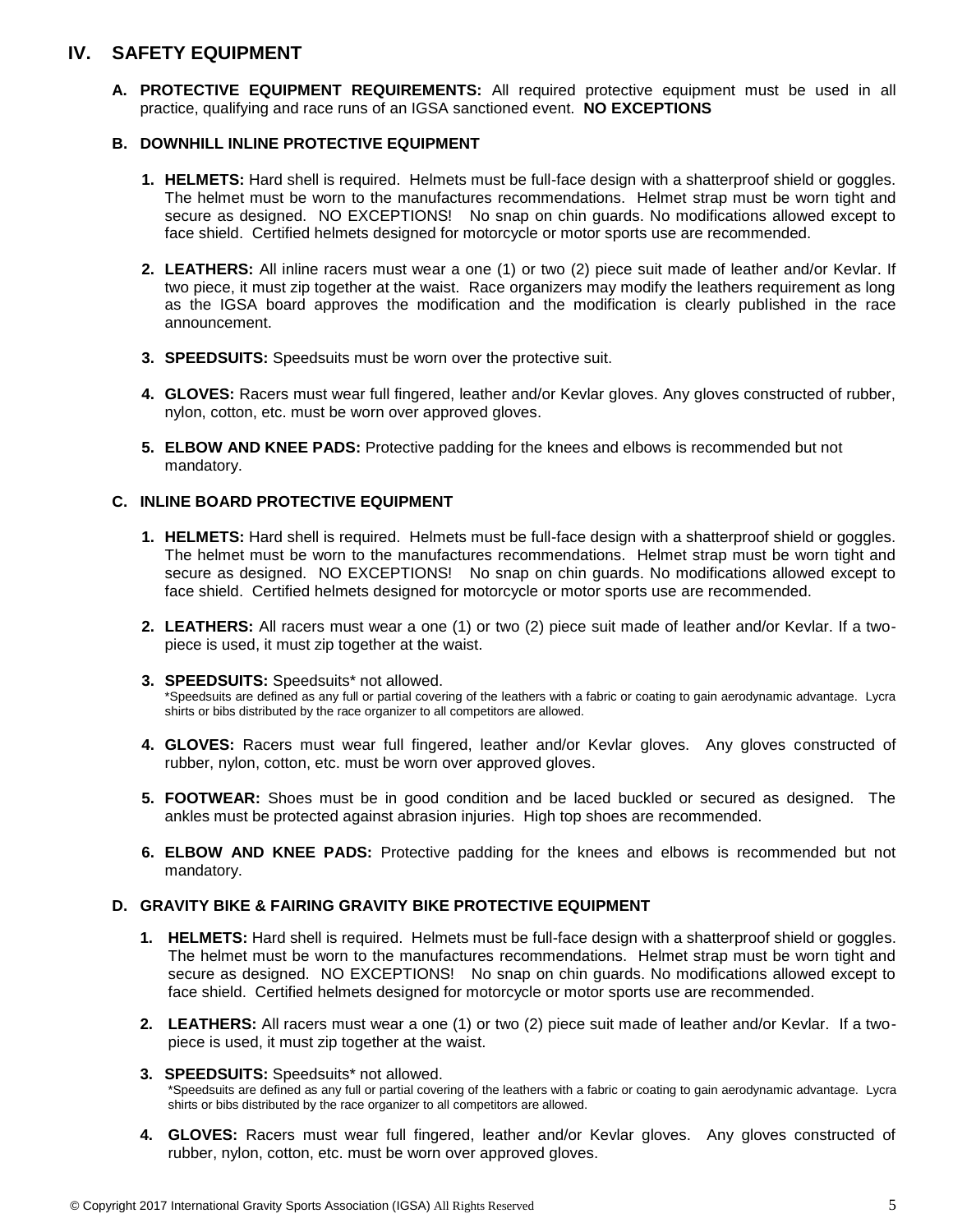- **5. FOOTWEAR:** Shoes must be in good condition and be laced buckled or secured as designed. The ankles must be protected against abrasion injuries. High top shoes are recommended.
- **6. ELBOW AND KNEE PADS:** Protective padding for the knees and elbows is recommended but not mandatory.

#### **V. DOWNHILL INLINE SPECIFICATIONS**

- **A. SKATES:** All inline skates, roller-skates, street skis, and roller skis are allowed, as long as they are sturdy, safe, and previously tested. Braking devices are allowed.
- **B. FAIRINGS:** Fairings may only be worn on the lower leg. They must be constructed of foam or other materials that compress or flex upon impact. They may not extend more than fifteen point twenty-four centimeters (15.24cm / 6") from the leg material on the protective suit.
- **C. NUMBER AREA:** All competitors are required to have their IGSA assigned number located on their helmet or a bib. Bibs must be worn as designed. Helmet numbers must be placed on both sides and visible in the riding position. Bib numbers must be placed on both the front and back. The number area and number must be of contrasting colors and be highly visible from six meters (6m / 20') away.
- **D. NUMBERS:** Number digits must be a minimum of seven point six centimeters (7.6cm / 2.95") tall each. Some promoters may issue a bib or bib panel with a number other then your IGSA assigned number. When race numbers have been issued, they must be used as instructed and not tampered with cut or modified in any way. In this case the event number supersedes the IGSA assigned number. **(For number assignment see section XVI. A)**
- **E. NUMBER USAGE:** If a competitor conducts a qualifying run without the correct number displayed in the correct fashion, that qualifying run will be listed as Did Not Finish (DNF). A substitute run will not be allowed. If a competitor races without the correct number displayed in the correct fashion, they will be listed as Did Not Finish (DNF) in the said race.

#### **VI. INLINE BOARD SPECIFICATIONS**

**Riding position must be conventional stand up skateboard riding style only. Kneeling and other nonstanding positions are not permitted. The board must be lean steer activated. Skateboard style kick starts only. Push handles for bobsled style starts will NOT be permitted.**

- **A. FRAME:** The frame must be free of any cracks or rust. All welds must be in good condition. The frame and deck should be structurally sound and have no sharp edges that could injure competitors.
- **B. WEIGHT:** The complete board cannot exceed fifteen kilograms (15kg / 33lbs). A 0.5 kg allowance will be given for variances in the accuracy of scales.
- **C. LENGTH:** The total maximum board length cannot exceed one-hundred-eighty-five centimeters (185cm / 72.8"). (e.g. nose to end of rear wheel)
- **D. FAIRINGS:** Nose cones mounted to the frame are permitted but cannot extend past the front tire rear edge. Sharp edges that could injure competitors will not be permitted.
- **E. BRAKES:** The board must have working brakes. Disc or rim type brake systems designed for bicycles are required. Disc type brakes are recommended. Scrub type braking systems that work off the tires are not permitted.
- **F. WHEELS:** Wheels size cannot exceed fifty-one centimeters (51cm / 20"). Disk style wheel covers are permitted on the rear only. The number of wheels must be exactly two.
- **G. TIRES:** Tires must be in good condition with no visible cracks in the sidewall or tread. Tires must be a pneumatic design (air inflatable).
- **H. NUMBER AREA:** All competitors are required to have their IGSA assigned number located on their helmet or a bib. Bibs must be worn as designed. Helmet numbers must be placed on both sides and visible in the riding position. Bib numbers must be placed on both the front and back. The number area and number must be of contrasting colors and be highly visible from six meters (6m / 20') away.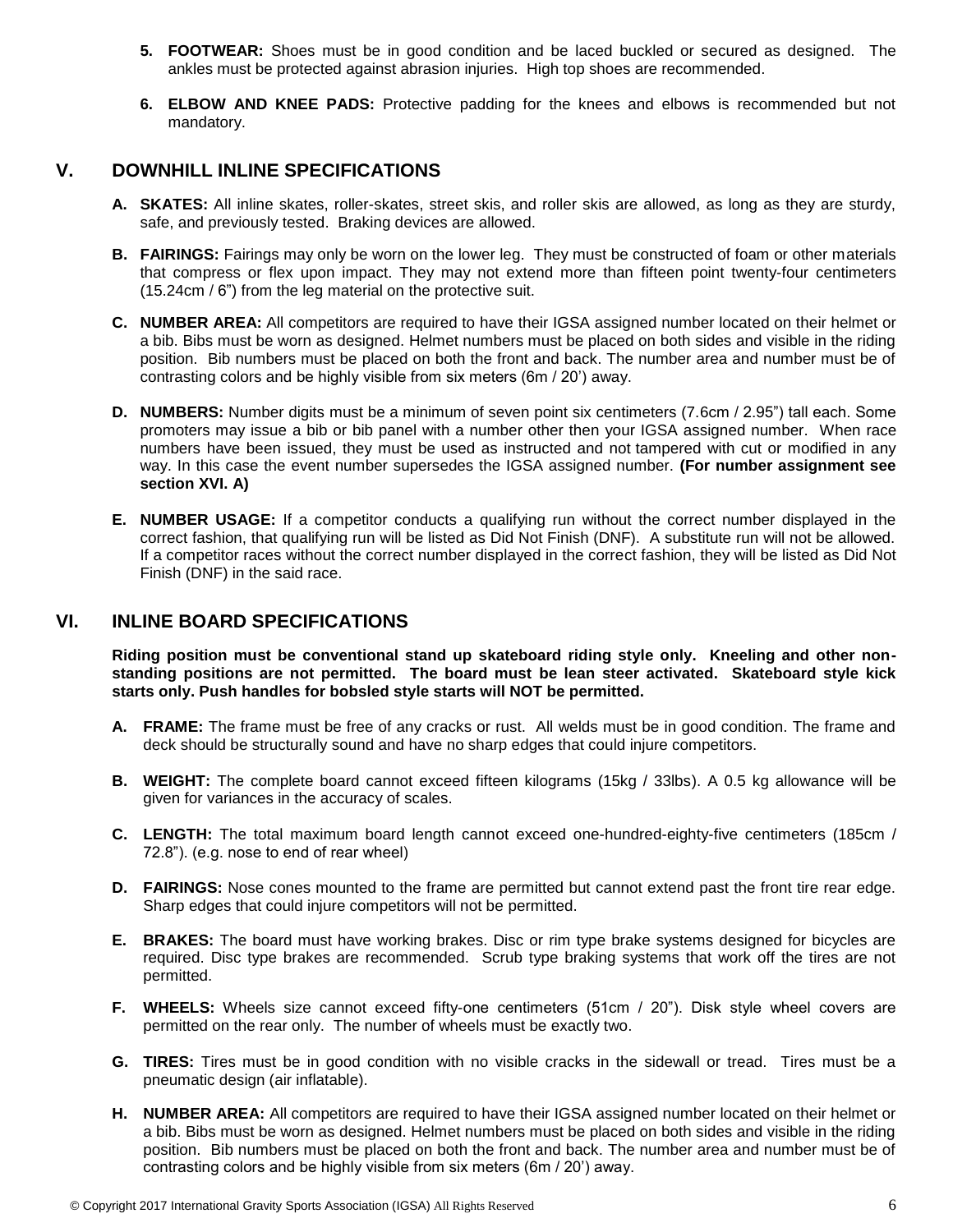- **I. NUMBERS:** Number digits must be a minimum of seven point six centimeters (7.6cm / 2.95") tall each. Some promoters may issue a bib or bib panel with a number other then your IGSA assigned number. When race numbers have been issued, they must be used as instructed and not tampered with cut or modified in any way. In this case the event number supersedes the IGSA assigned number. **(For number assignment see section XVI. A)**
- **J. NUMBER USAGE:** If a competitor conducts a qualifying run without the correct number displayed in the correct fashion, that qualifying run will be listed as Did Not Finish (DNF). A substitute run will not be allowed. If a competitor races without the correct number displayed in the correct fashion, they will be listed as Did Not Finish (DNF) in the said race.
- **K. BALLAST:** Any weight additions shall be securely bolted to the frame or contained inside the frame tubing. Carrying of ballast on the competitor's person is prohibited. Tape, tie wraps or fasteners other than bolts are not legal for attaching weight. Ballast weight on all boards must be fastened with a minimum six-millimeter (6mm / 0.236") through bolt with nylock nuts and be cotter keyed or safety wired. Tech inspectors are charged to make thorough inspections of weight installations to make sure they meet the through bolt requirement. Any weight added should be as low to the ground as possible, without compromising required ground clearance for safe riding.

#### **VII. GRAVITY BIKE SPECIFICATIONS**

- **A. FRAME:** Bike frame must be free of any cracks or rust. All welds must be in good condition.
- **B. WEIGHT: Total weight of the bike, competitor and all protective gear in racing configuration cannot exceed one-hundred-thirty-two kilograms (132kg / 291lbs).** The complete bike cannot exceed thirty-four kilograms (34kg / 75lbs). Soft ballast added to the competitor's body cannot exceed ten kilograms (10kg / 22lbs). If a heavyweight competitor is unable to comply with the maximum combined weight rule (132kg / 291lbs), they will still be allowed to compete if their bike does not exceed sixteen kilograms (16kg / 35lbs). No added ballast will be permitted on either the bike or the body of overweight competitors. **A 0.5 kg allowance will be given for variances in the accuracy of scales.**
- **C. LENGTH:** Wheel base (axle to axle) must not exceed one hundred twenty-seven centimeters (127cm / 50").
- **D. FAIRINGS:** Small fairings to accommodate numbers are allowed on the front and rear.
	- **1. Front:** A small fairing of any size or shape that can be designed to fit inside a box with the dimensions twenty-five centimeters (25cm / 10") by thirty-one centimeters (31cm / 12.2") is allowed.
	- **2. Rear:** A small fender like tailpiece can extend a maximum of ten centimeters (10cm / 3.93") beyond the rear tire. It cannot exceed fifteen centimeters (15cm / 5.90") in width.
- **E. FRONT END:** Front fairing cannot extend more than fifteen centimeters (15cm / 5.90") ahead of front tire.
- **F. BRAKES:** Bikes must have working front and rear brakes. Brakes must be adequate to stop the bike in one hundred meters (100m / 328') from a speed of one hundred kilometers per hour (100kph / 62mph) or the competitor will be disqualified. Disc type brakes are recommended.
- **G. WHEELS:** Wheel size cannot exceed fifty-one centimeters (51cm / 20"). Disk wheels will be allowed on the rear only.
- **H. TIRES:** Tires must be in good condition with no visible cracks in the sidewall or tread. If a particular tire proves to have a significant performance advantage and is not made commercially available\* for a reasonable price, it could be specifically banned in the future. \*Commercially available means the product must have been distributed to at least 24 people outside the company.
- **I. FOOT PEGS / KNEELER BOARDS:** Foot pegs at or near the rear axle or kneeler boards are required. Foot pegs must be at least three centimeters (3cm / 1.18") in diameter. Kneeler boards must not have any sharp corners.
- **J. HANDLEBARS:** Width of handlebars cannot exceed sixty-one centimeters (61cm / 24"). Grips are required and must be in good condition.
- **K. SEAT:** A seat is required and must be securely mounted to the bike. No tape or zip ties.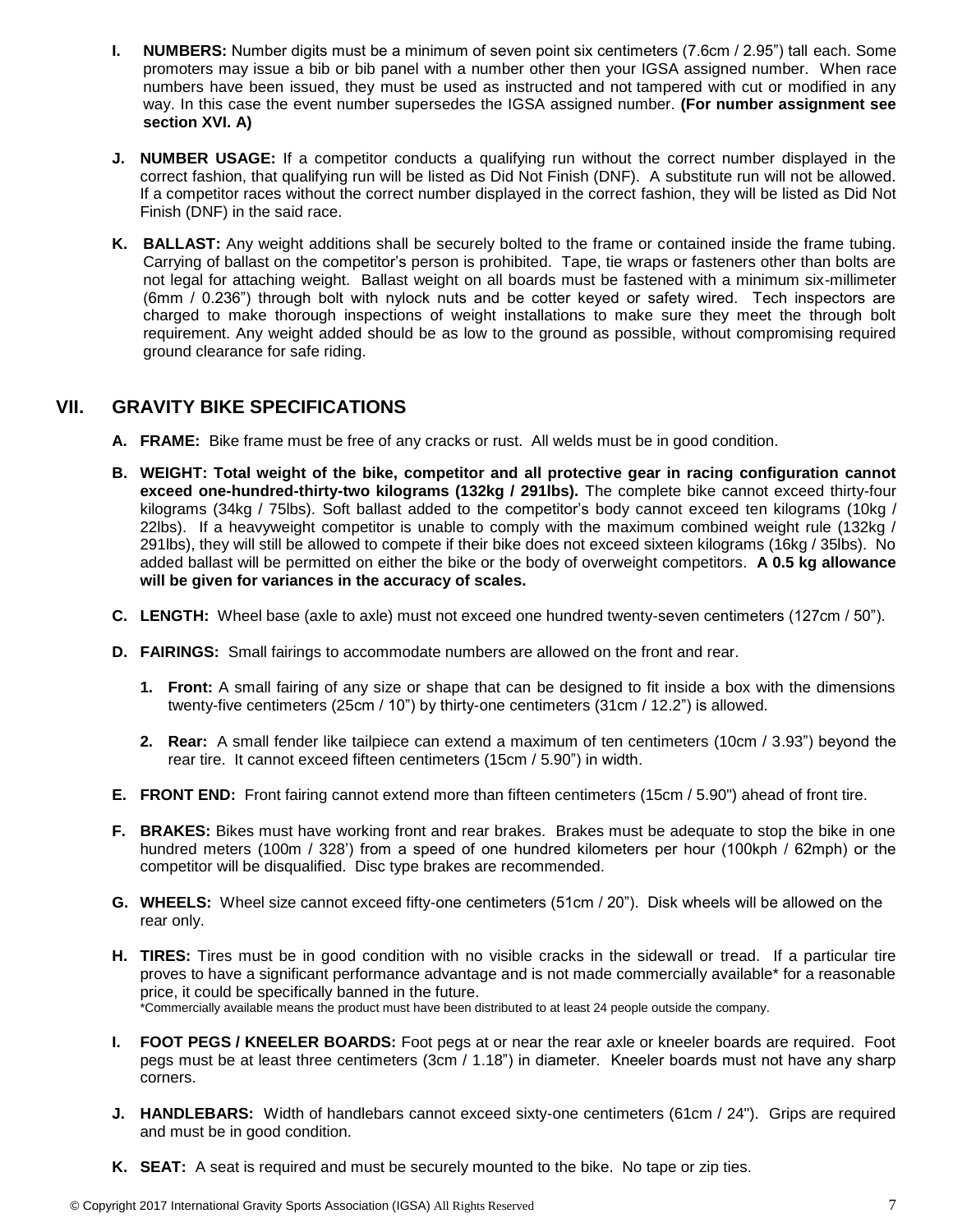- **L. NUMBER AREA:** All competitors are required to have their IGSA assigned number located on their bike or a bib. Bibs must be worn as designed. Bike numbers must be visible on the front and both sides of the bike when the competitor is in the riding position. Bib numbers must be placed on both the front and back. The number area and number must be of contrasting colors and highly visible from six meters (6m / 20') away.
- **M. NUMBERS:** Number digits must be a minimum of seven point six centimeters (7.6cm / 2.95") tall each. Some promoters may issue a bib or bib panel with a number other then your IGSA assigned number. When race numbers have been issued, they must be used as instructed and not tampered with cut or modified in any way. In this case the event number supersedes the IGSA assigned number. **(For number assignment see section XVI. A)**
- **K. NUMBER USAGE:** If a competitor conducts a qualifying run without the correct number displayed in the correct fashion, that qualifying run will be listed as Did Not Finish (DNF). A substitute run will not be allowed. If a competitor races without the correct number displayed in the correct fashion, they will be listed as Did Not Finish (DNF) in the said race.
- **O. BALLAST:** Ballast is allowed on both the bike and the competitor to reach the maximum weight limit. Any weight added to the bike must be securely fastened to the frame. Tape, tie wraps or fasteners other than bolts or hose clamps are not legal for attaching weight. Ballast weight on bikes must be fastened with either a minimum six-millimeter (6mm / 0.236") through bolt or double hose clamps. Ballast weights in excess of one kilogram (1kg / 2.2lbs) will require a minimum of thirteen-millimeter (13mm / 0.511") through bolt. Bolt and nut installations must be either cotter keyed or safety wired. Ballast added to the competitor must be soft weights only and cannot exceed ten kilograms (10kg / 22lbs). Only shot or sand will be accepted and must be securely contained to avoid spillage on the racecourse. Body weights must be worn under leathers. Tech inspectors are charged to make thorough inspections of weight installation to make sure they meet all safety requirements.

#### **VIII. FAIRING GRAVITY BIKE SPECIFICATIONS**

- **A. FRAME:** Bike frame must be free of any cracks or rust. All welds must be in good condition.
- **B. WEIGHT: Total weight of the bike, competitor and all protective gear in racing configuration cannot exceed one-hundred-thirty-six kilograms (136kg / 299lbs).** The complete bike cannot exceed thirty-four kilograms (34kg / 75lbs). Soft ballast added to the competitor's body cannot exceed ten kilograms (10kg / 22lbs). If a heavyweight competitor is unable to comply with the maximum combined weight rule (136kg / 299lbs), they will still be allowed to compete if their bike does not exceed twenty-three kilograms (23kg / 50lbs). No added ballast will be permitted on either the bike or the body of overweight competitors. **A 0.5 kg allowance will be given for variances in the accuracy of scales.**
- **C. LENGTH:** Wheel base (axle to axle) must not exceed one hundred twenty-seven centimeters (127cm / 50").
- **D. FAIRINGS:** Front fairing cannot extend more than twelve point seven centimeters (12.7cm / 5") ahead of front tire. Fairing cannot cover more than seven point six centimeters (7.6 / 3") of the front wheel. Fairing cannot cover the competitors body completely. Competitor must be visible from side view. Fairing must be mounted to the frame in a secure manner. Tape and/or zip ties will not be considered adequate fasteners.
- **E. TAIL PIECE:** The tailpiece can extend a maximum of sixty-one centimeters (61cm / 24") beyond the rear wheel. Tailpiece cannot be any wider than the competitor.
- **F. BRAKES:** Bikes must have working front and rear brakes. Brakes must be adequate to stop the bike in one hundred meters (100m / 328') from a speed of one hundred kilometers per hour (100kph / 62mph) or the competitor will be disqualified. Disc type brakes are recommended.
- **G. WHEELS:** Wheel size cannot exceed fifty-one centimeters (51cm / 20"). Disk wheels will be allowed on the rear only.
- **H. TIRES:** Tires must be in good condition with no visible cracks in the sidewall or tread. If a particular tire proves to have a significant performance advantage and is not made commercially available\* for a reasonable price, it could be specifically banned in the future. \*Commercially available means the product must have been distributed to at least 24 people outside the company.

**I. FOOT PEGS / KNEELER BOARDS:** Foot pegs at or near the rear axle or kneeler boards are required. Foot pegs must be at least three centimeters (3cm / 1.18") in diameter. Kneeler boards must not have any sharp corners.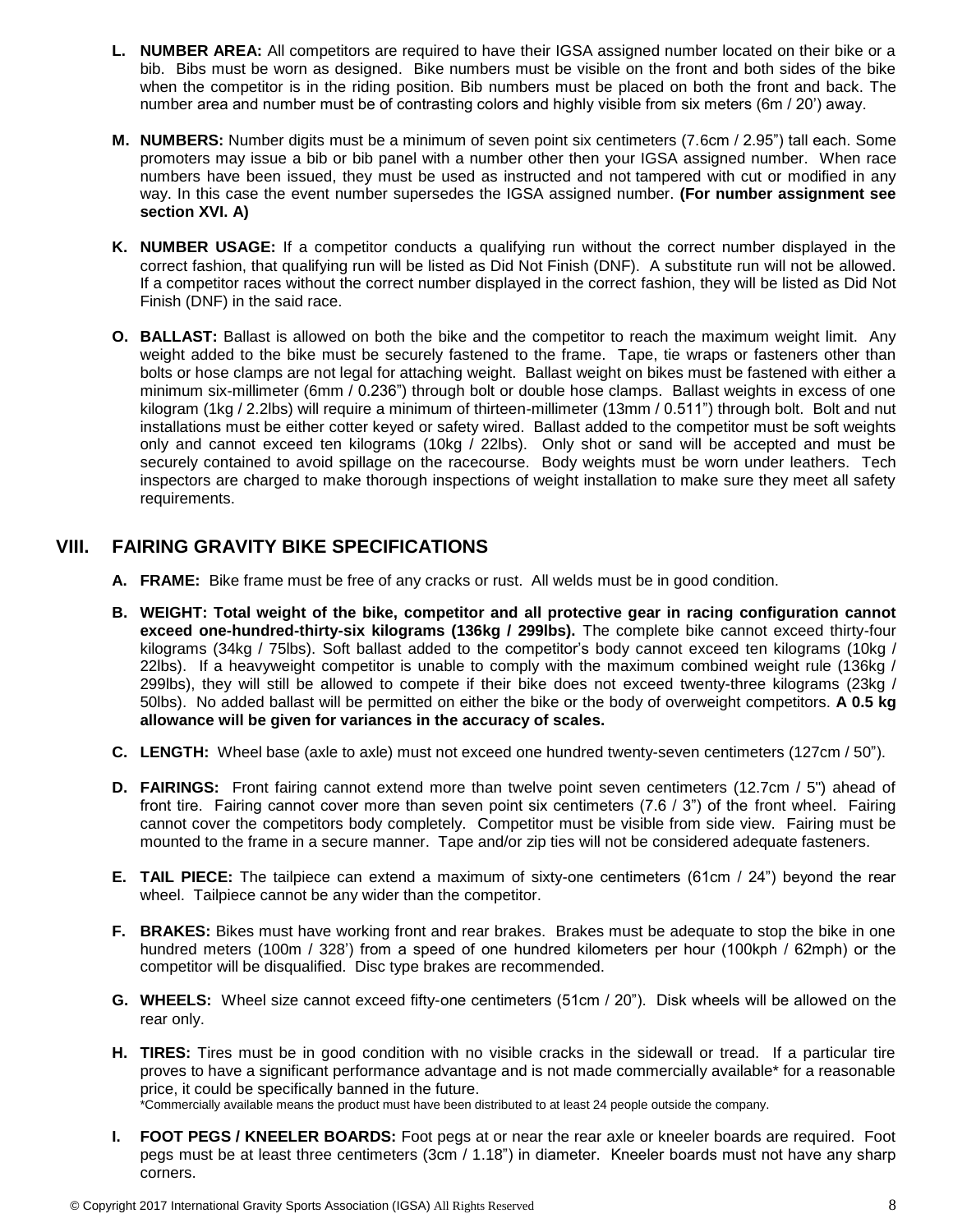- **J. HANDLEBARS:** Width of handlebars cannot exceed sixty-one centimeters (61cm / 24"). Grips are required and must be in good condition.
- **K. SEAT:** A seat is required and must be securely mounted to the bike. No tape or zip ties.
- **L. NUMBER AREA:** All competitors are required to have their IGSA assigned number located on their bike or a bib. Bibs must be worn as designed. Bike numbers must be visible on the front and both sides of the bike when the competitor is in the riding position. Bib numbers must be placed on both the front and back. The number area and number must be of contrasting colors and highly visible from six meters (6m / 20') away.
- **M. NUMBERS:** Number digits must be a minimum of seven point six centimeters (7.6cm / 2.95") tall each. Some promoters may issue a bib or bib panel with a number other then your IGSA assigned number. When race numbers have been issued, they must be used as instructed and not tampered with cut or modified in any way. In this case the event number supersedes the IGSA assigned number. **(For number assignment see section XVI. A)**
- **N. NUMBER USAGE:** If a competitor conducts a qualifying run without the correct number displayed in the correct fashion, that qualifying run will be listed as Did Not Finish (DNF). A substitute run will not be allowed. If a competitor races without the correct number displayed in the correct fashion, they will be listed as Did Not Finish (DNF) in the said race.
- **O. BALLAST:** Ballast is allowed on both the bike and the competitor to reach the maximum weight limit. Any weight added to the bike must be securely fastened to the frame. Tape, tie wraps or fasteners other than bolts or hose clamps are not legal for attaching weight. Ballast weight on bikes must be fastened with either a minimum six-millimeter (6mm / 0.326") through bolt or double hose clamps. Ballast weights in excess of one kilogram (1kg / 2.2lbs) will require a minimum of thirteen-millimeter (13mm / 0.511") through bolt. Bolt and nut installations must be either cotter keyed or safety wired. Ballast added to the competitor must be soft weights only and cannot exceed ten kilograms (10kg / 22lbs). Only shot or sand will be accepted and must be securely contained to avoid spillage on the racecourse. Body weights must be worn under leathers. Tech inspectors are charged to make thorough inspections of weight installation to make sure they meet all safety requirements.

#### **IX. RACING PROCEDURES**

- **A. COMPETITORS START POSTION:** Competitors must start no more than twenty-five centimeters (25cm / 9.8") behind the start line or snap line. No starting from further behind to gain an advantage.
	- **1. Downhill Inline:** During the start procedure for racing and qualifying, the competitor must be in the standing position and push using their skates. The competitor must have both feet and equipment behind the start line or snap line. All wheels must be on the ground when starting.
	- **2. Inline Board and Gravity Bikes:** During the start procedure for racing and qualifying, the competitor must have one foot on his equipment and use the other foot for pushing. The competitor must have both feet and equipment behind the start line or snap line. All wheels must be on the ground when starting.

#### **X. DRAWINGS**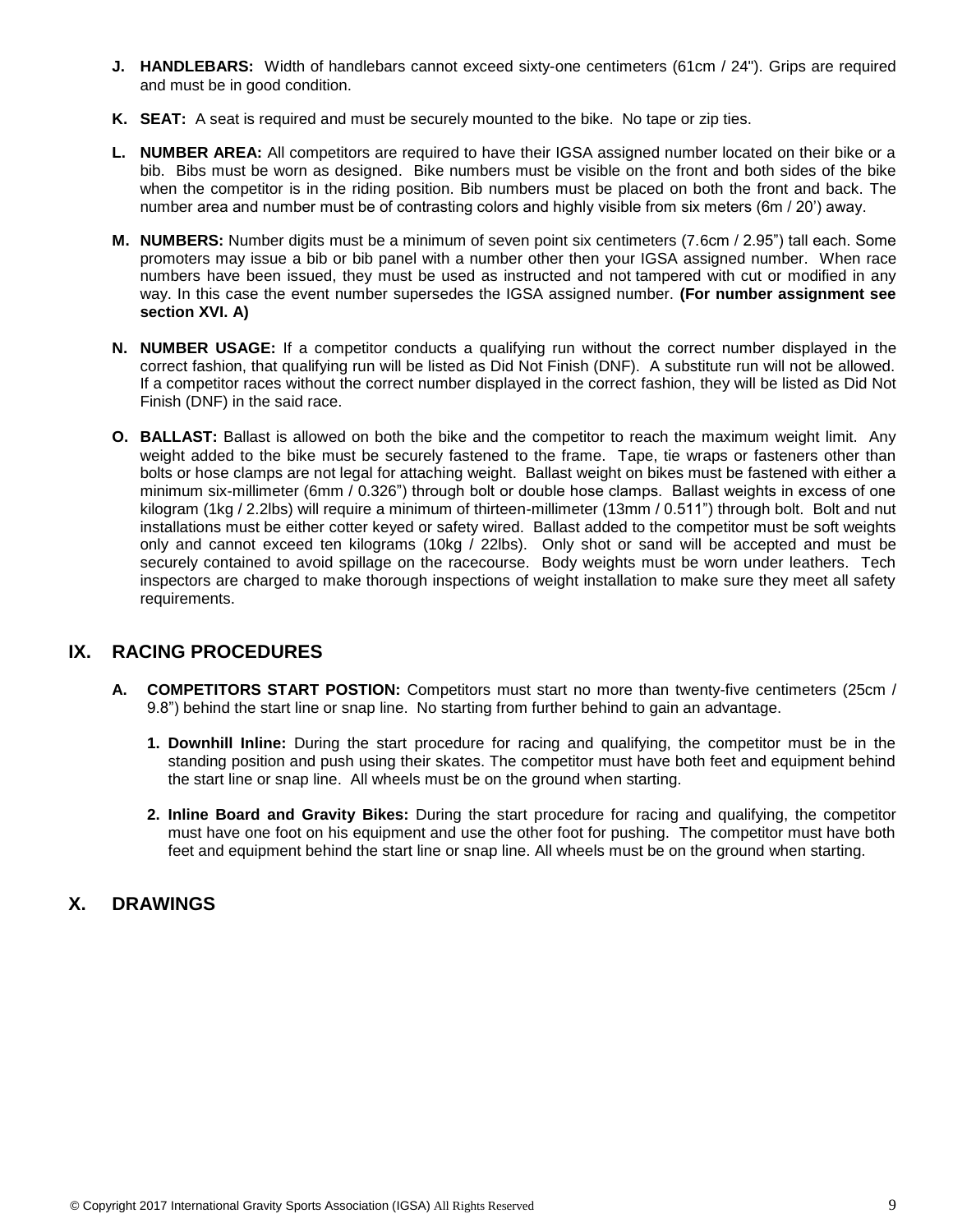